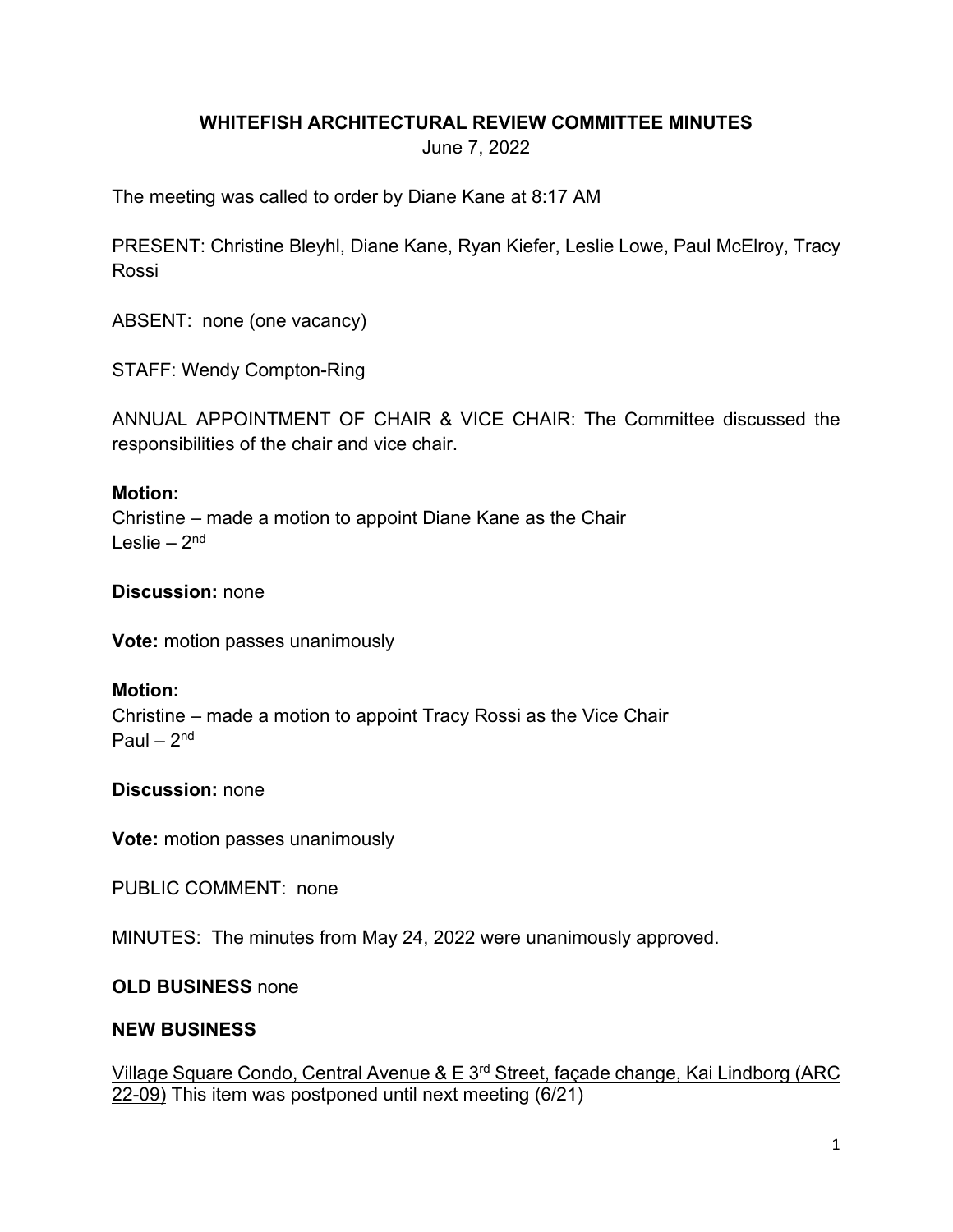Golf Course, addition/remodel, 1200 Highway 93 W, MT Creative (ARC 22-11) The applicant described the project, site plan, mass, scale and materials. Goal was to keep the height of the building low to preserve the historic aspects of the building.

Paul – the only item the public will see is the two-story element of the building *yes, trying to keep the roof as low as possible*

Christine – visually from the street; gable end versus a hipped roof will look too dominate and will overwhelm the historic character of the building; the vertical face will be more obtrusive than a hipped roof on the western gabled end

Paul – asked if trees are being removed? *There are two trees leaning toward the building that are going to be removed but none from the golf course* Asked about the reasoning for the gabled-end? *Conference room space.* Hipped roof? *mostly a drainage issue and plate heights* 

Ryan – what's happening between the logs and B&B? *trim board* Mock-up? *Yes, the builder will do one and they will review*

Paul – asked about the trees near the building that will be removed? *Replaced with cart circulation and some landscaping*

Leslie – doesn't think it will be noticeable due to the number of large trees on site

# **Motion:**

Christine – move to approve subject to changing the west facing from a gable to a hipped roof

Paul –  $2<sup>nd</sup>$ 

# **Discussion:** none

**Vote:** motion passes unanimously

Crestwood duplex, 57 Crestwood Drive, Good Medicine Developers LLC ARC 22-12) The applicant described the project, its location, building design and materials.

Ryan – asked for clarification on the pattern of the material versus how it is depicted in the rendering? *It won't look like the rendering – reclaimed.*

Christine – clarified the building lighting up and down or only down? *Only down lighting* Ryan – asked about lighting in the soffit above the 2nd floor above the garage? *Seems excessive, didn't notice it and will have it removed – unnecessary*

The Committee asked about the garage door material, other building materials and the landscaping

Ryan – asked about the purpose of the vinyl fence, that material is not right with the rest of the project *Applicant agreed – introducing a new material*

Leslie – the landscaping plan is bare bones, uninspiring

Paul – asked about the front feature

Ryan – the windows above the garage are too low – review this.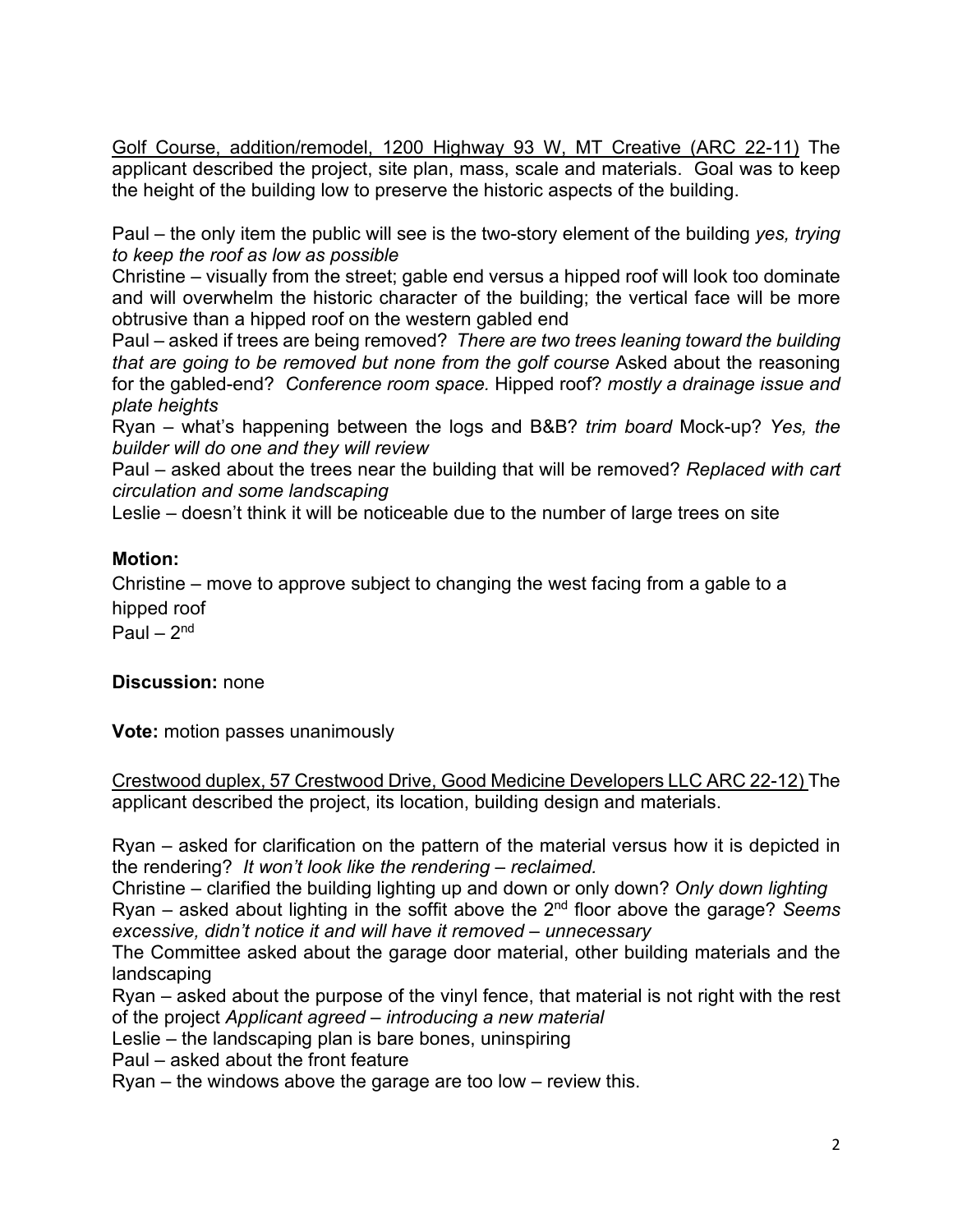# **Motion:**

Christine – made a motion to table the application and directed the application to:

- Remove the upper soffit lighting
- Ensure the outdoor lighting is dark-sky compliant
- Replace the vinyl fence to something complementary (wood or metal)
- Remove the metal base at the front of the building and have the columns go all the way to the ground
- Provide the Committee we actual samples of the garage door and other building materials

Leslie –  $2<sup>nd</sup>$ 

# **Discussion:** none

**Vote:** motion passes unanimously

Crestwood duplex, 58 Crestwood Drive, Good Medicine Developers LLC (ARC 22-13) Most of the comments made on #57 are the same for #58. Overall the committee liked the look of #58 better.

# **Motion:**

Christine – made a motion to table the application and directed the application to:

- Remove the upper soffit lighting
- Ensure the outdoor lighting is dark-sky compliant
- Replace the vinyl fence to something complementary (wood or metal)
- Remove the metal base at the front of the building and have the columns go all the way to the ground
- Provide the Committee we actual samples of the garage door and other building materials

Diane  $-2<sup>nd</sup>$ 

# **Discussion:** none

**Vote:** motion passes unanimously

Ice Den, 735 Wisconsin Avenue, covered walkway, MT Creative (ARC 22-05) The applicant described the project, its location, purpose and materials. The green will be the same as the existing structure and the beams will be a stained wood.

Ryan – asked about the connections and suggested the column base be less ornate

# **Motion:**